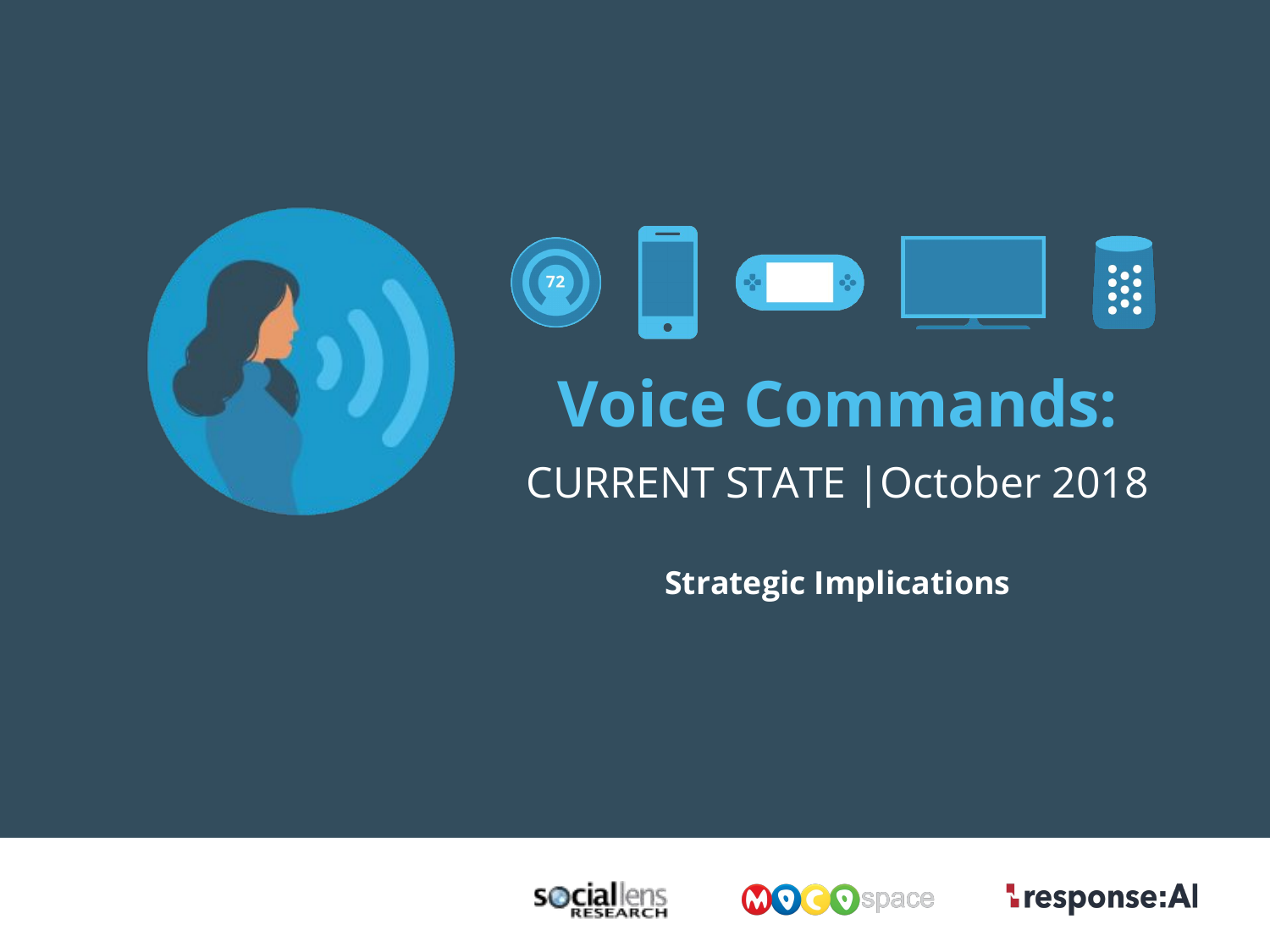

## **Introduction**

#### **Social Lens Research teamed with MocoSpace and Response:AI to conduct an in-depth analysis of current voice command usage.**

**s**Ociallens

**Social Lens Research developed the overall research approach, analytical plan, and strategic implications.** 



**Mocospace provided access to their community of digitally savvy, diverse, and mobile dominate users.** 

**Lesponse:Al** 

**response:AI offered advance analytics, in-depth user profiles and detailed report generation using their AI powered research and data platform.** 

#### **TOP AREA OF INQUIRES:**

- **Voice command usage by activity and location**
- **Typical devices for voice command usage / functionality (quality) on these devices**
- **Adoption barriers**
- **Willingness to listen to audio ads & preferences about ads**
- **Create subgroups profiles in detail (based on experience with voice commands)**

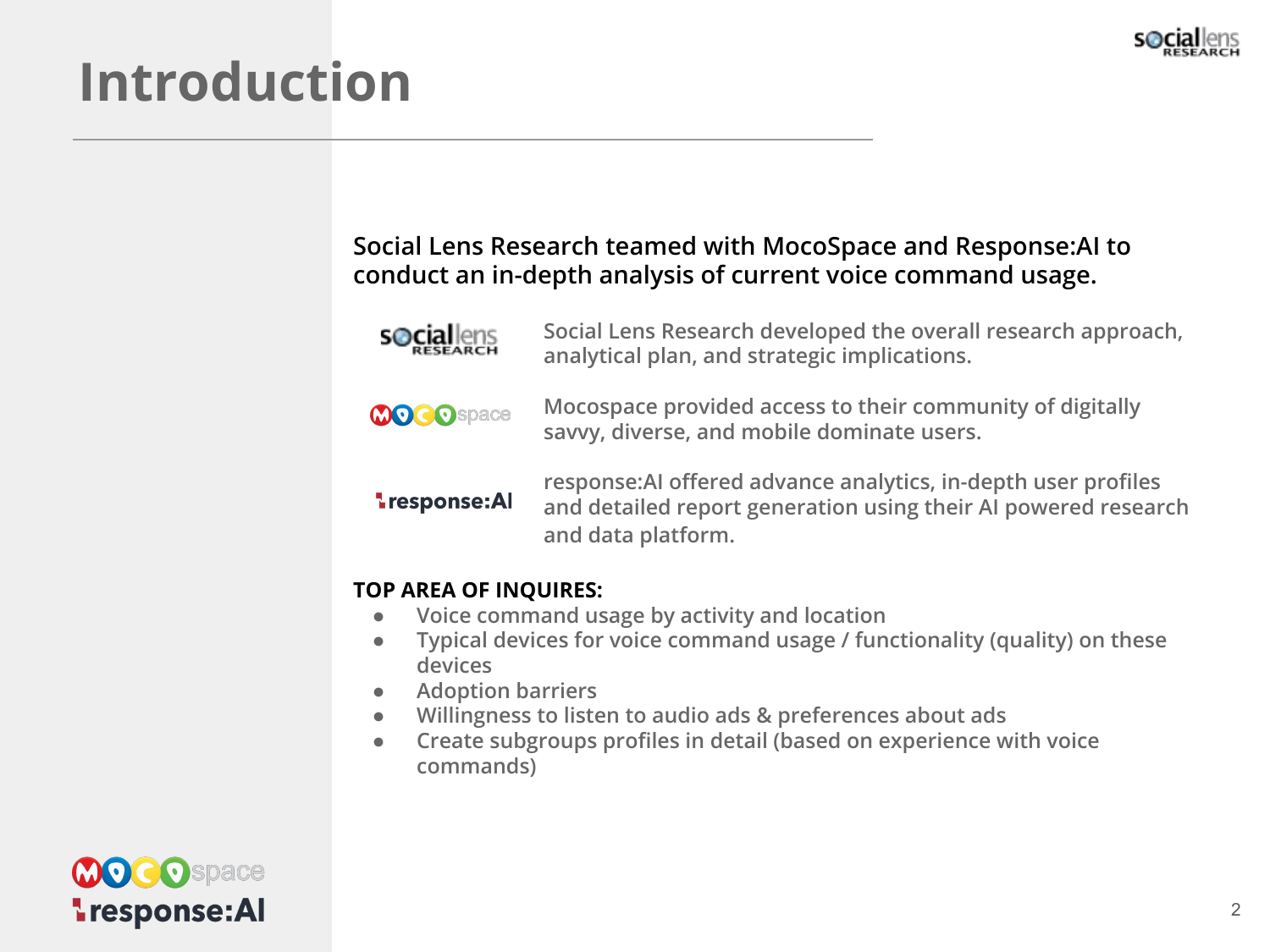

# **Methodology**

The study was fielded amongst the MocoSpace community who are more likely to be diverse, mobile dominant, and connect daily than the general population.

**Fielded:** August 2018 **Final sample size:** 999 respondents **Research instrument:** Online survey fielded on MocoSpace **Incentive:** None

| <b>Demographics</b> |  |  |  |  |  |  |  |  |  |
|---------------------|--|--|--|--|--|--|--|--|--|
|---------------------|--|--|--|--|--|--|--|--|--|

|                                                         | <b>US Adults</b>     | <b>Sample</b>     |
|---------------------------------------------------------|----------------------|-------------------|
| Ethnicities:<br>Non Hispanic<br>White<br>Hispanic<br>ΔА | 61%1<br>18%1<br>13%1 | 44%<br>20%<br>29% |

**Tech profile** 

|                                      | US<br><b>Adults</b> | <b>Sample</b> |
|--------------------------------------|---------------------|---------------|
| Smartphone<br>Ownership              | 77% <sup>2</sup>    | 93%           |
| Connectivity<br>% Go Online<br>Daily | 77%3                | 98%           |
| Own Smart TV                         | 29%4                | 34%           |
| <b>Internet Service</b>              | 65% <sup>5</sup>    | 59%           |
| Mobile Only                          | 20% <sup>5</sup>    | 38%           |

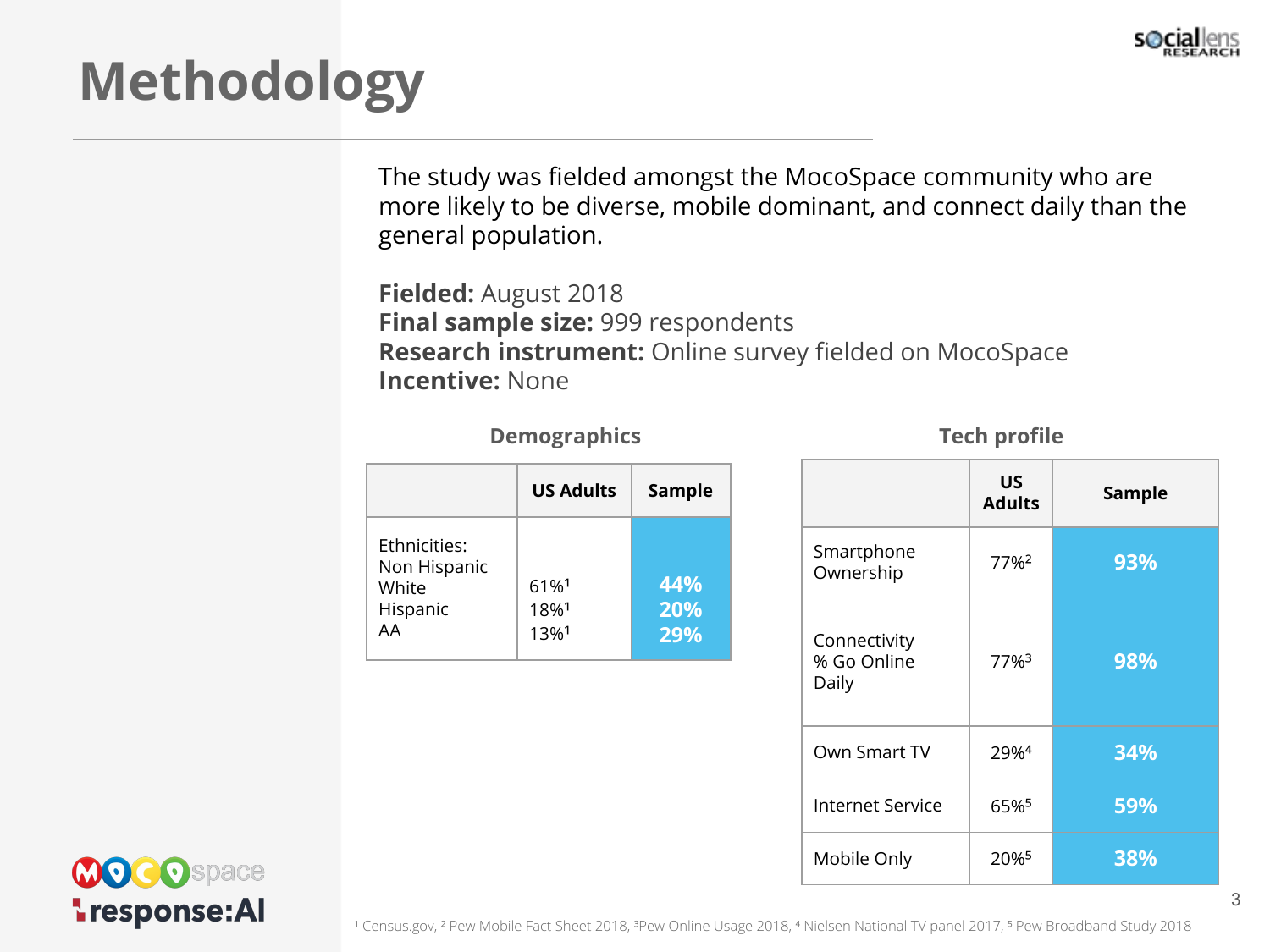



**Most users have tried voice commands, but only 33% have made voice actions part of their daily routine.** 



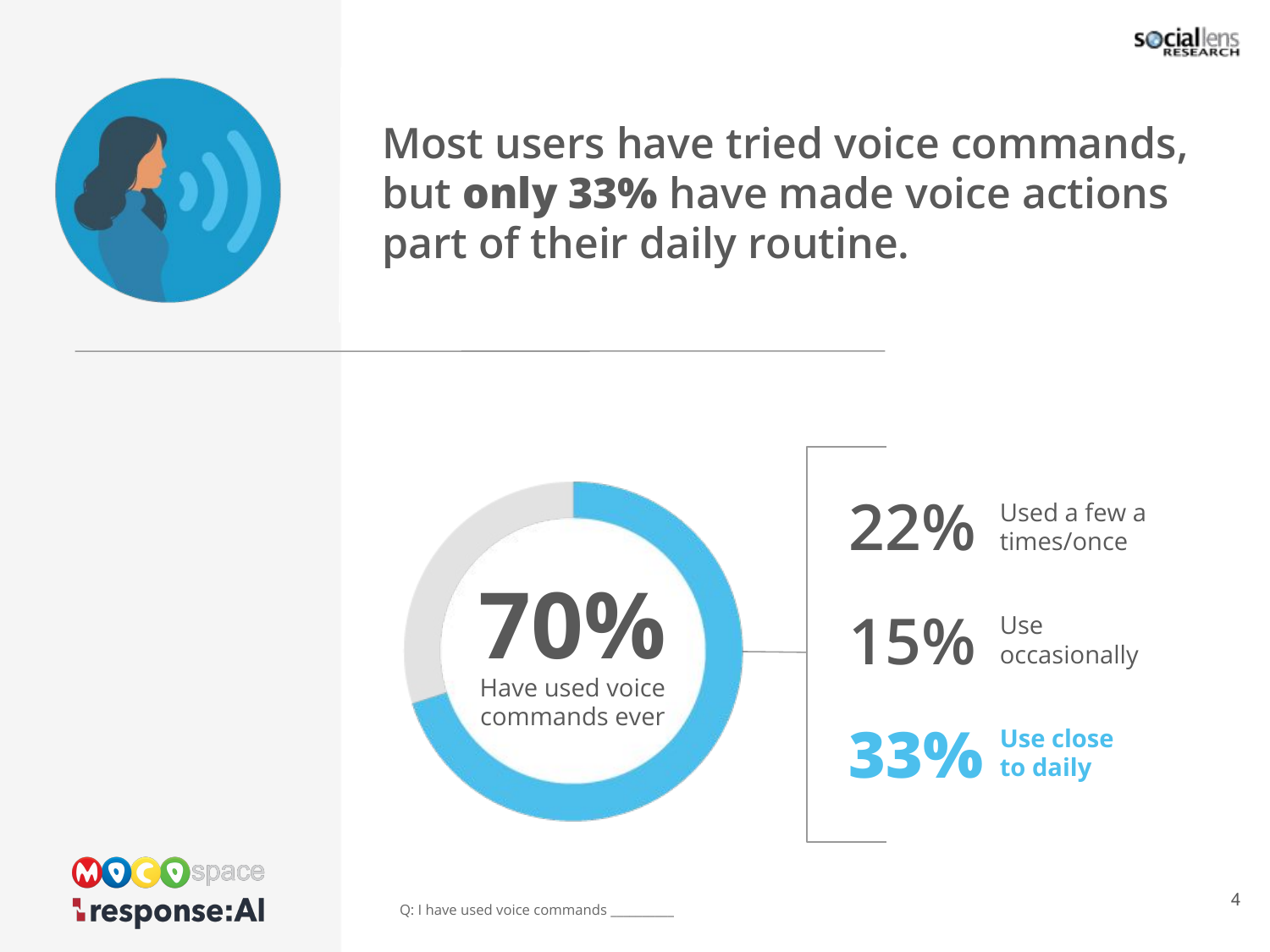



**Privacy concerns, poor experiences with voice commands, and know-how gaps are limiting voice adoption amongst current users.**

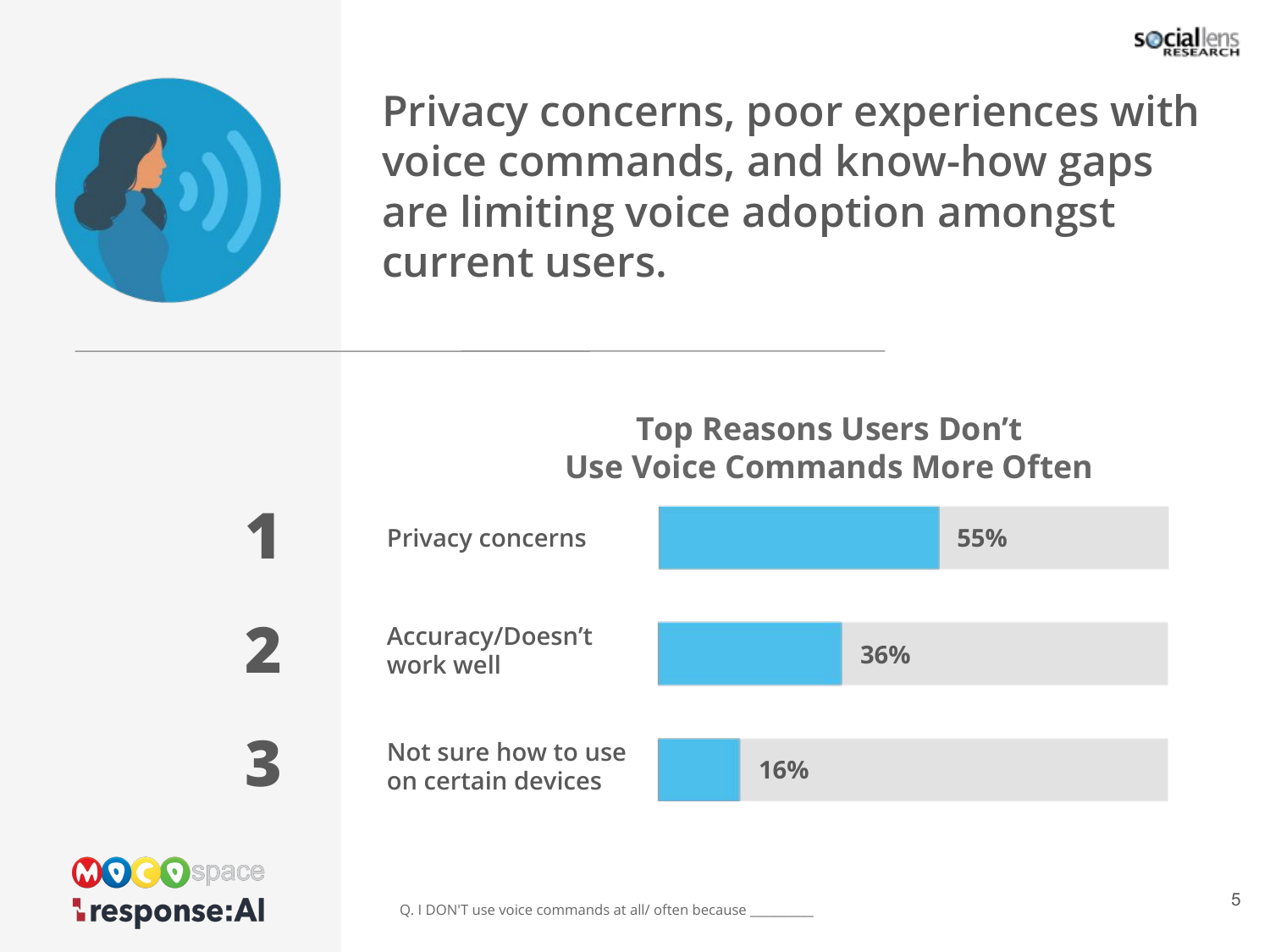



**Voice command accuracy issues exist across devices. Smart speakers out performed other devices. Hispanics and older voice users had significantly more accuracy issues.**





Q: I am not using voice commands as often as I could because

Q: When I use voice commands on [DEVICE] , the device understands me \_\_\_\_\_\_\_\_\_\_ % of the time.

Index= Adjusted to the range of 0-100%, where 100% is possible maximum (e.g. all respondents were always successful with understandability of voice commands)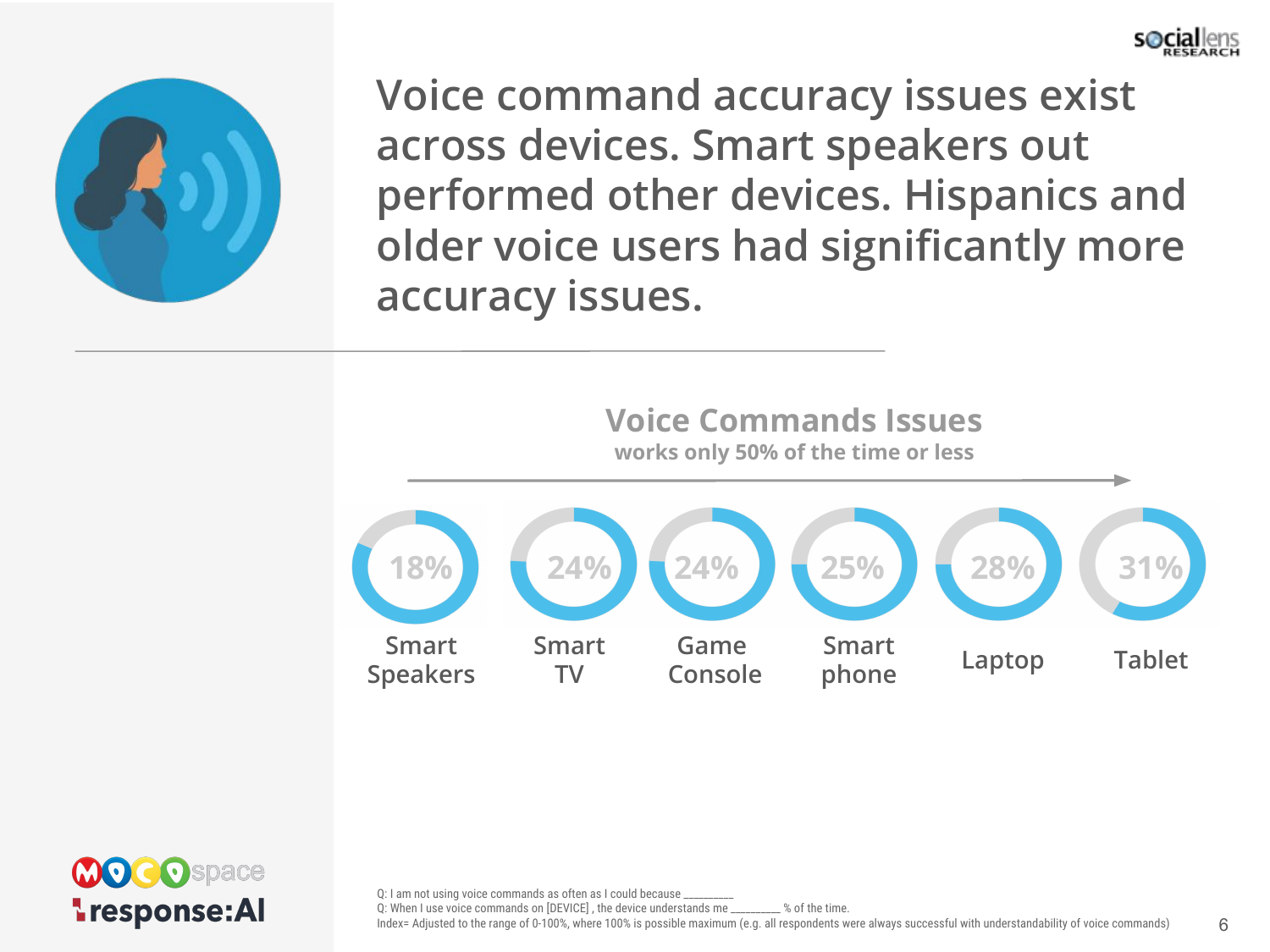



**91% of voice command usage is on smartphones. Low ownership of emerging smart devices have partly hindered voice usage. Power users over index on smart device ownerships.**

**91%** Voice command usage is on smartphones



### **Smart Device Ownership**

**Power Users = Close to daily Laggard Users** =Tried once/Never used



\* Internet of Things (IoT) are devices connected to the internet. Q: I own the following example (select all that apply) Q: I use voice commands on my (insert device)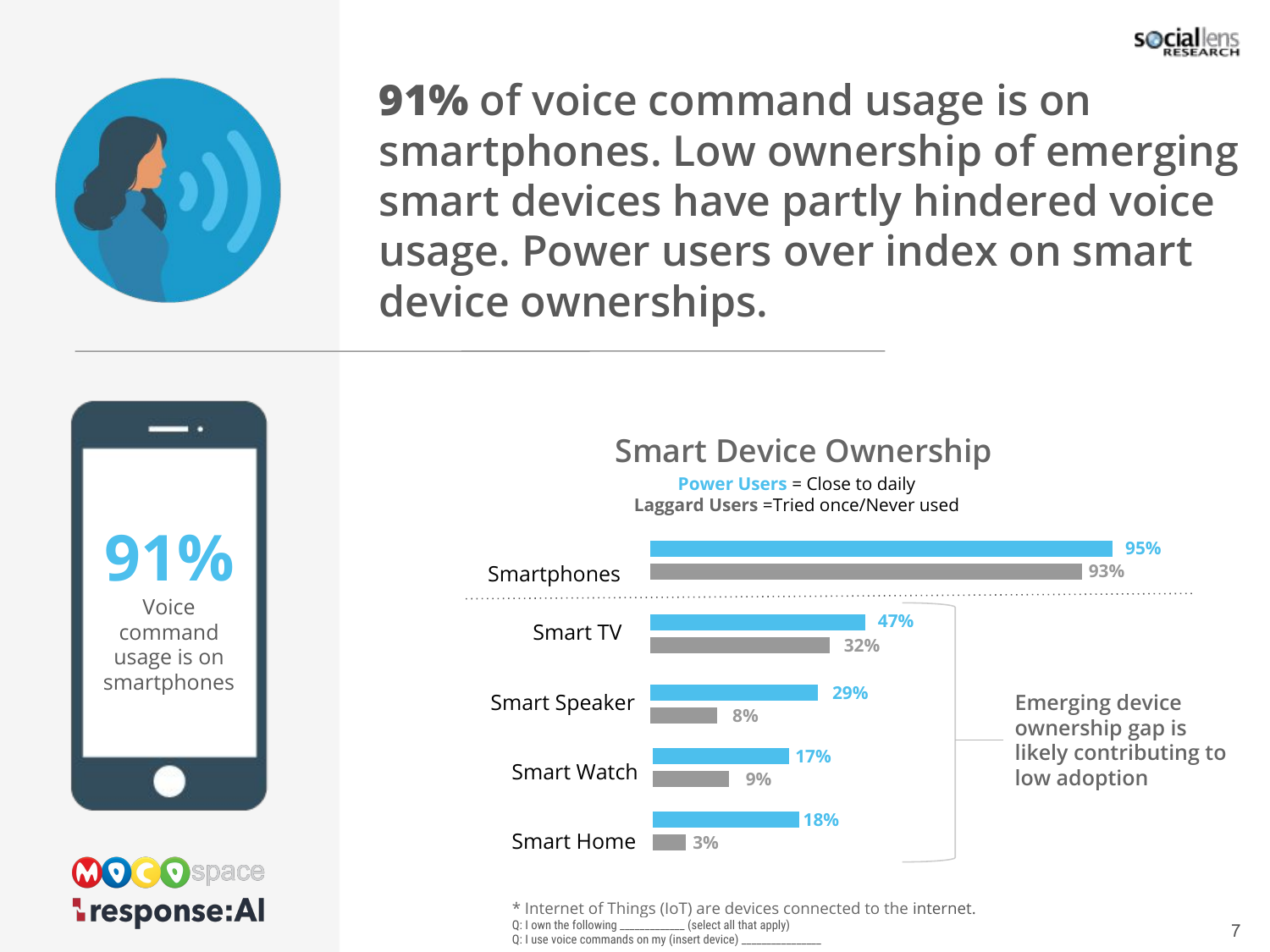



**Lesponse:Al** 

**Optimizing for voice on mobile is important. Close to half of smartphone owners use voice commands. Up to 73% of smartphone users use voice at least weekly.**



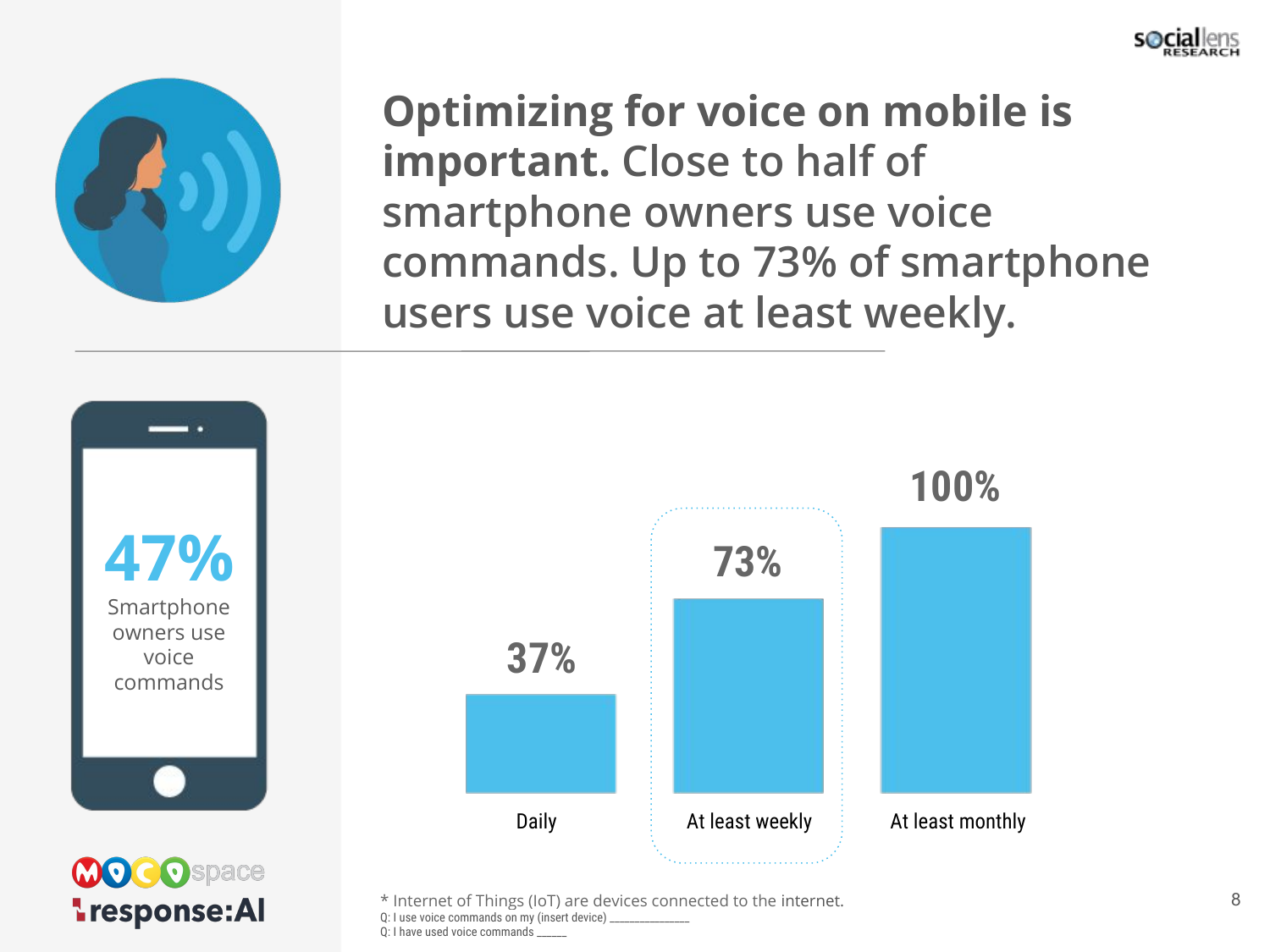



**Entertainment, media and local businesses are the most likely to lose out if they don't optimize for voice search now.**

#### **Most Common Uses**

| <b>Get directions</b>              | 63%        |  |
|------------------------------------|------------|--|
| Make phone calls                   | 60%        |  |
| <b>Listen to music</b>             | 56%        |  |
| <b>Find a nearby store</b>         | 40%        |  |
| <b>Find a movie/video to watch</b> | 36%        |  |
| Hear weather report                | 34%        |  |
| <b>Get store hours</b>             | 32%        |  |
| Get news                           | <b>29%</b> |  |

**Important for Entertainment, Media & Local Businesses**

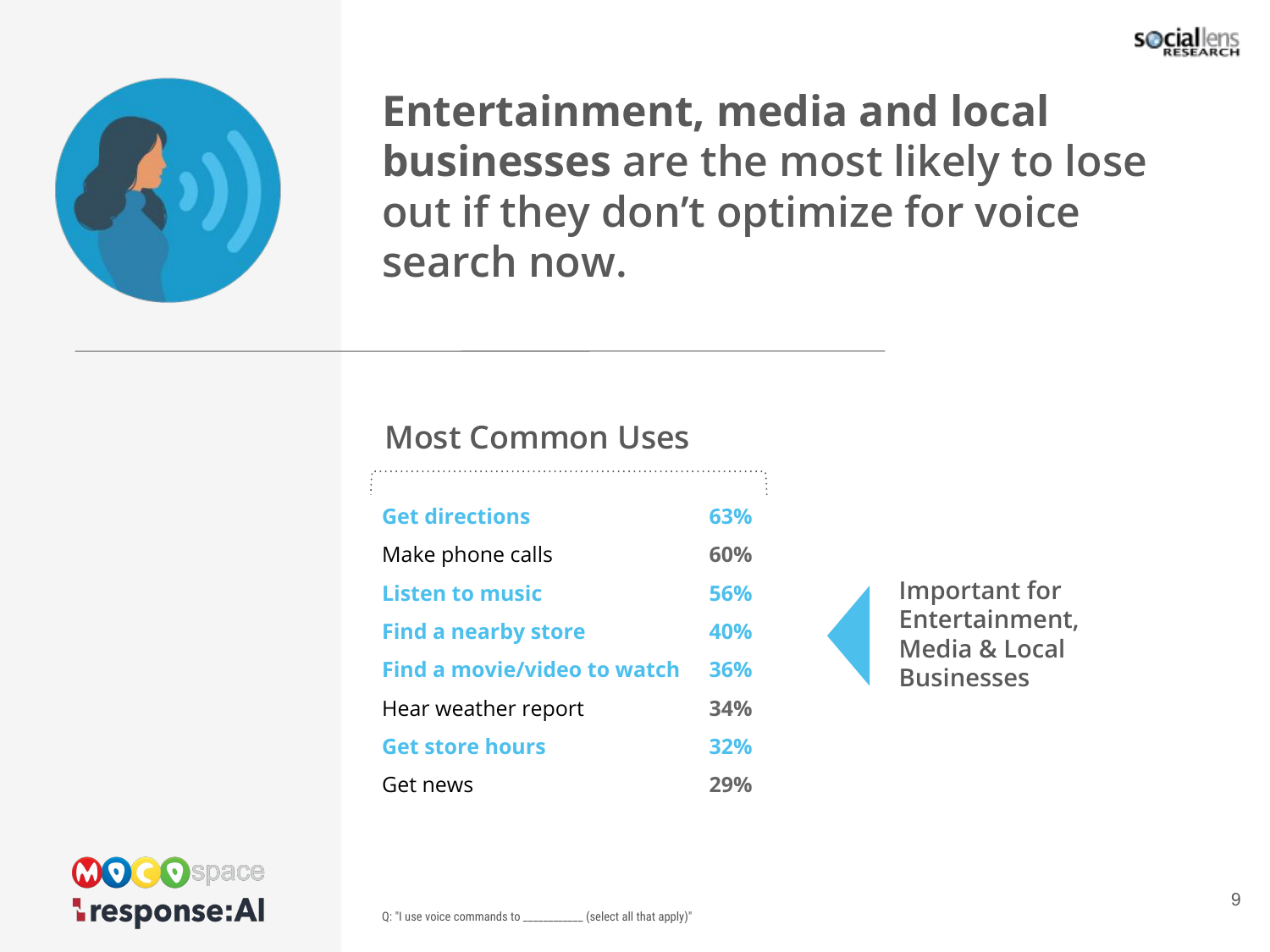



**Activities requiring more complex voice experiences are less common. More advanced voice-first applications would likely increase usage.**

#### **Less Common Uses**

| Find a new product                  | Do Activity<br>25% | <b>Top Three</b><br>7% |  |
|-------------------------------------|--------------------|------------------------|--|
| Control smart home                  | 25%                | 12%                    |  |
| Get a recipe                        | 24%                | 6%                     |  |
| Control TV                          | 23%                | 9%                     |  |
| Contact customer service/get help   | 19%                | 6%                     |  |
| Get a review for product or service | 17%                | 4%                     |  |
| Price compare                       | 16%                | 3%                     |  |
| Find a coupon/deal                  | 14%                | 3%                     |  |
| Purchase a new product              | 10%                | 1%                     |  |
| Repurchase a product                | 8%                 | 1%                     |  |



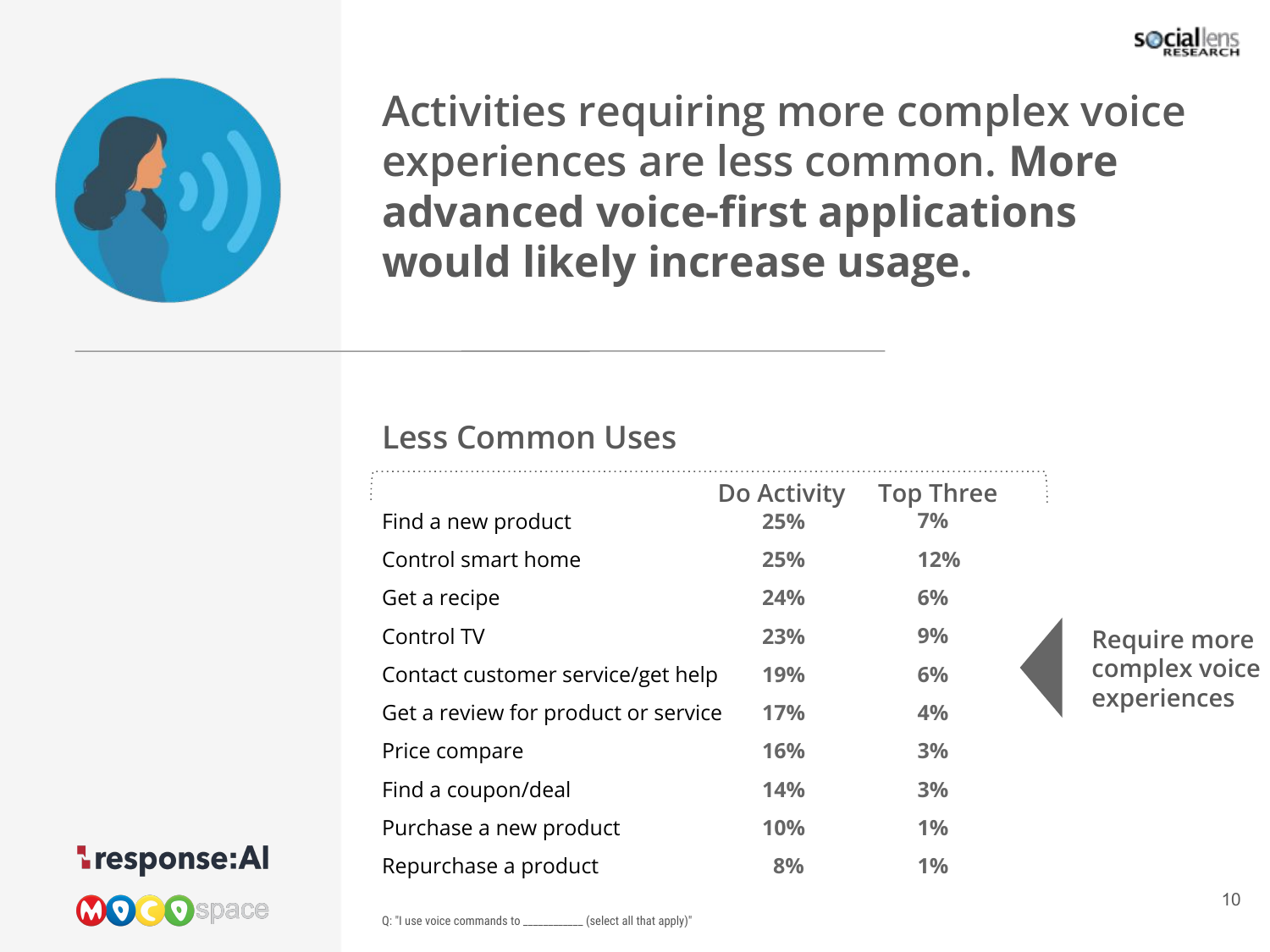



**Opportunities exist for more voice-first experiences at home, in the car, at work and at school given the high usage in the those locations and natural fit.** 

#### **Voice Commands Usage by Location**





\* Internet of Things (IoT) are devices connected to the internet. Q: I use voice commands \_\_\_\_\_\_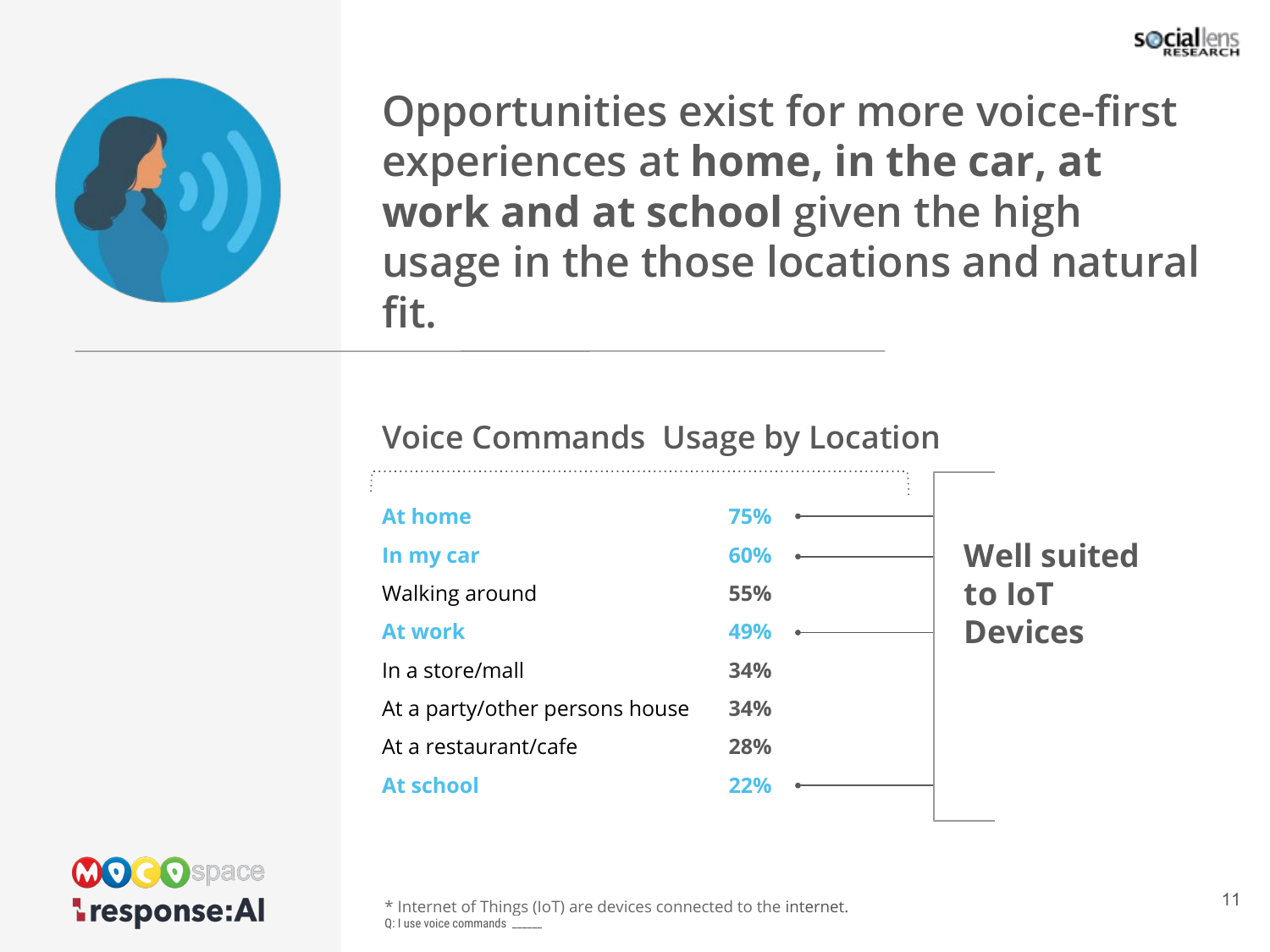



**Some willingness to listen to audio ads exist amongst voice command users. Personalized, entertaining, free content and offers would increase receptivity to ads.**



#### **What would increase your audio ad attention?**

Personalized 48% Funny/Entertaining 46% Free Content (movie, game, etc.) 45% Timely offer/deal 25%

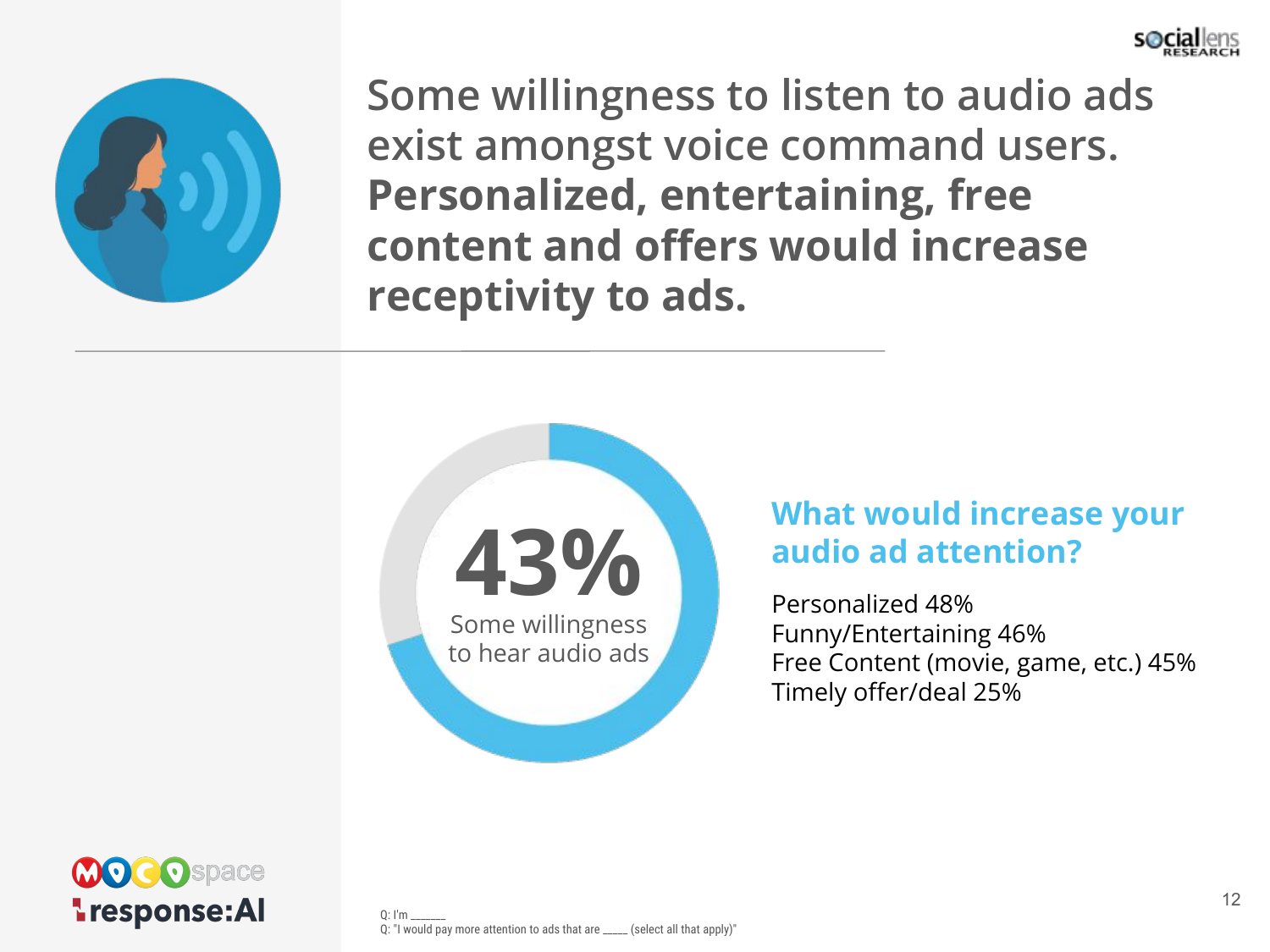



**Power users tend to be educated, diverse moms who are constantly online and own multiple devices. They are more likely to use voice in more places and for more reasons.** 

### **Demographics**

- **Almost 2X** more likely to be female
- **62%** are parents
- **51%** are multicultural

### **Tech profile**

- **Close to 3X** more likely to own a smartspeaker
- **47%** own a smart TV
- **66%** go online at least hourly

### **Use Cases**

- More likely use voice across locations (**96%** at home, **81%** in car, **82%** at work)
- **42%** use voice to find a movie
- **45%** use voice to find a store



|              | _(select one)"<br>Q: "My gender is _____________  |
|--------------|---------------------------------------------------|
|              | $Q:$ "I am $\frac{1}{2}$ (select all that apply)" |
| $0:$ "I have | child/children (select one)""                     |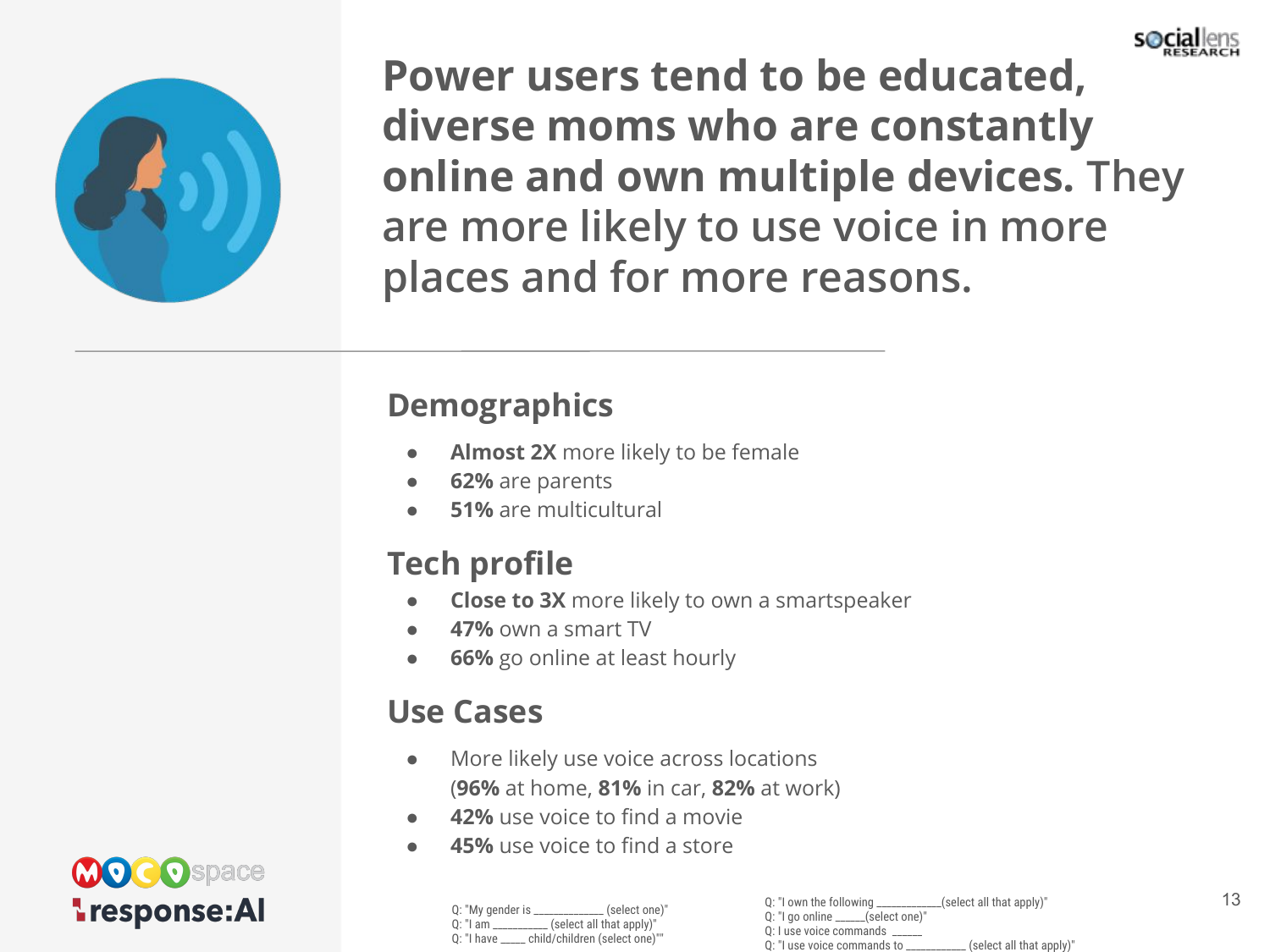

s@ciallen: **More than half of power users are multicultural. Multicultural audiences have distinct voice command usage and experiences (accuracy issues, devices used, higher willingness to listen to audio ads).**



**58%** Non Hispanic White **42%** African Americans **32%** Hispanics **19%** Other **7%**

#### **African Americans**

- More likely to use voice for game console (+6% points).
- Heaviest user of voice across locations (at home, walking around, etc.).
- Most open to listening to audio ads.

#### **Hispanics**

- Lead on the use of voice for Smart TV (+19% points).
- Face higher rates of voice experience issues. Issues are limiting the use of voice (+10% points).

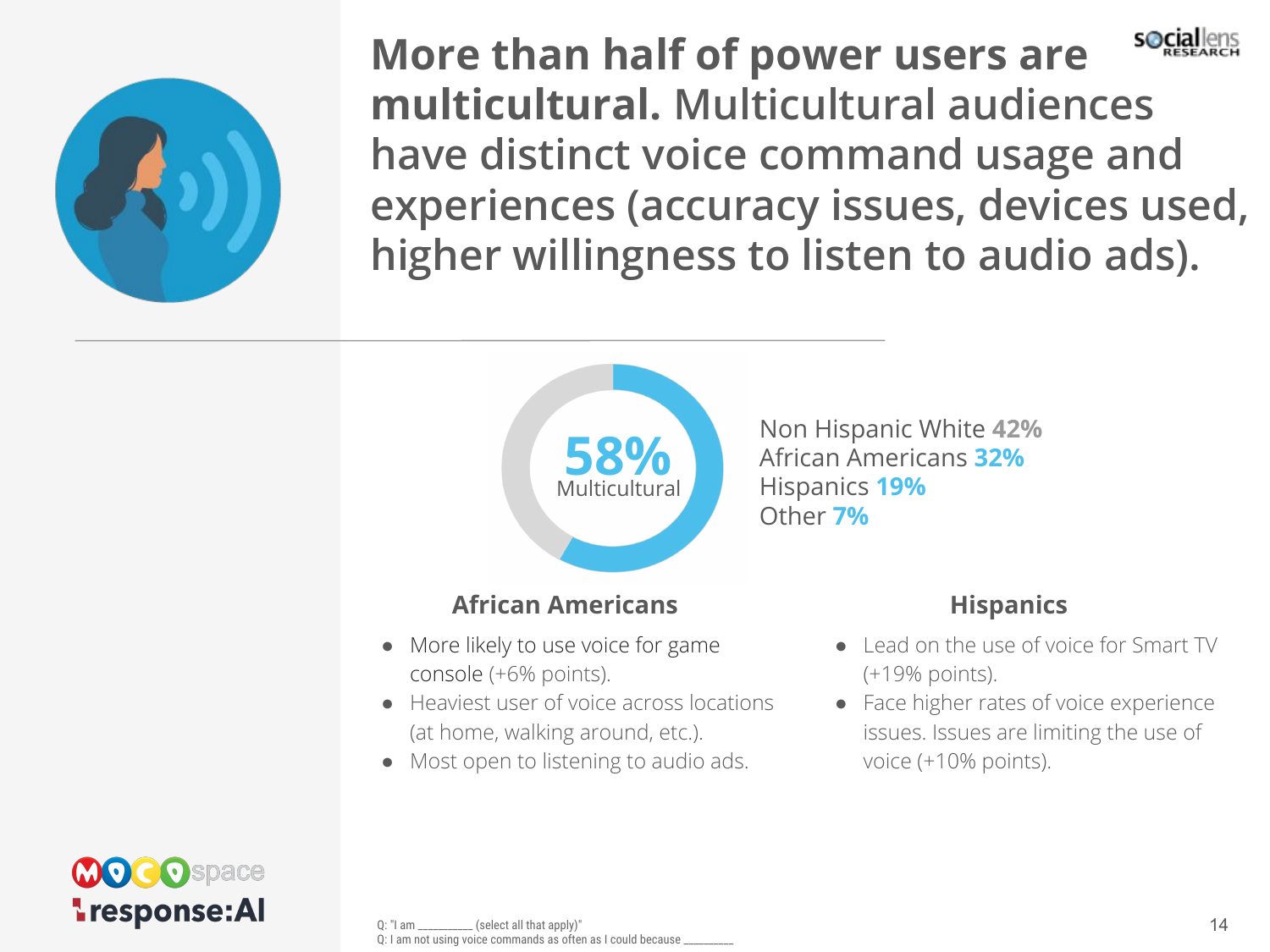

# **Key Takeaways**





- Most users have tried voice commands, yet only about 33% have made it part of their daily routine.
- Although voice actions are still in the early days, voice commands are a critical part of the mobile experience. Designing a mobile voice experience is important now.
- Entertainment, media and local businesses are the most likely to lose out if they don't optimize for voice search and create compelling voice experiences in the short-term.
- Poor voice experiences, narrow use cases, privacy concerns, and limited IoT device ownership are limiting voice adoption. Fixes to these issues are likely to accelerate the usage of voice commands.
- Given existing high usage and natural fit, opportunities exist for voice-first IoT devices at home, in the car, at work and at school.
- Multicultural moms who are constantly online are the current power users of voice. They are more likely to use voice commands for more activities, across devices and in different locations. Voice experiences that are consistent across devices will likely be important to meet their needs.
- Different audiences will require distinct voice experiences that take into considerations device preferences, locations, and use cases. 15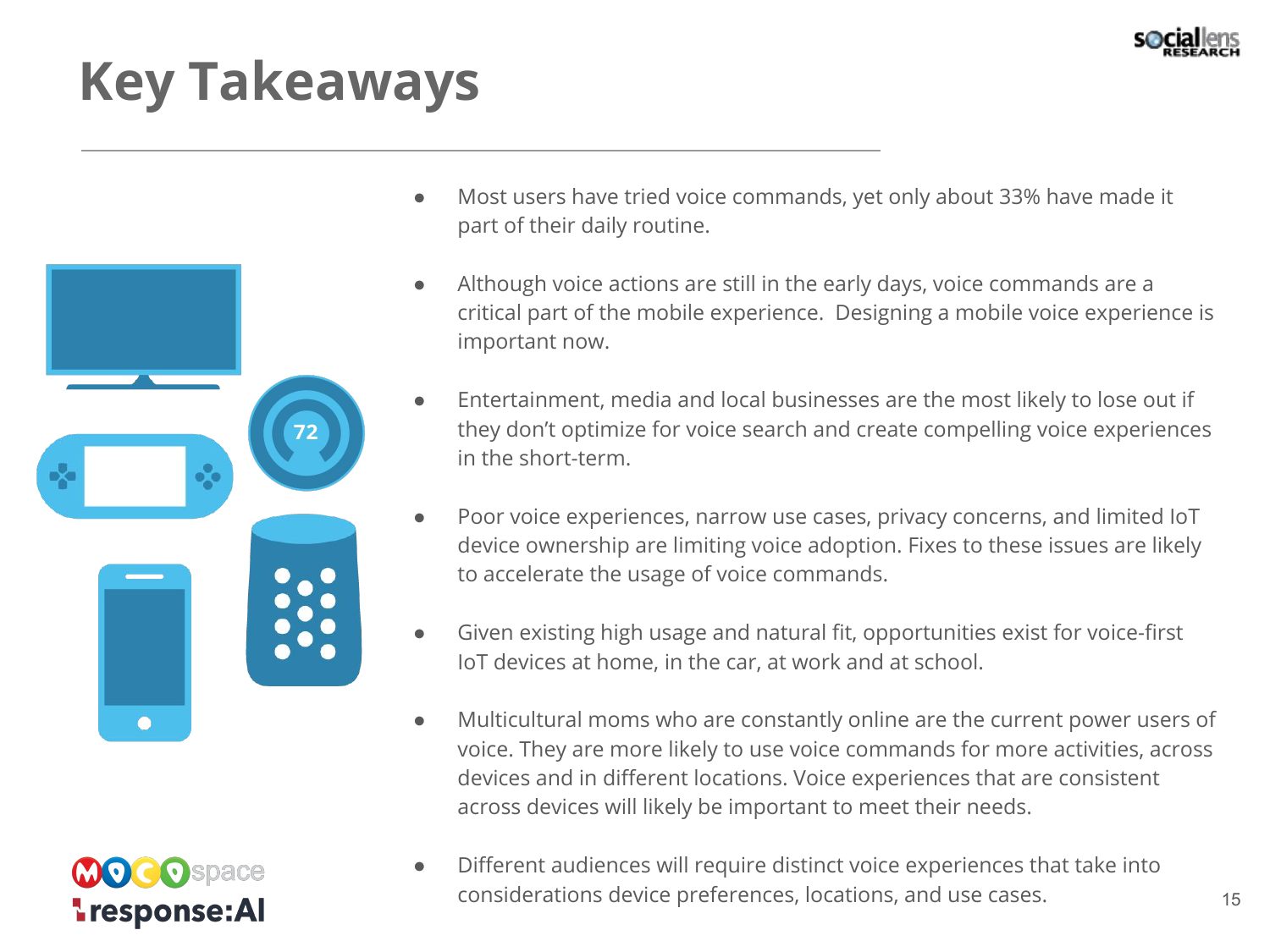# **Key Takeaways**



"Focusing on voice-first experiences is important now. Significant opportunities exist to capture attention and market share with easier to use, robust and higher quality voice experiences. Failure to have a voice strategy will be a major competitive issue within the next five years." **Julie Diaz-Asper, Founding Partner, Social Lens Research**

"Voice commands are on the cusp of being a primary way to interact with all electronics/appliances, search the internet and conduct e/m-commerce. It's important for brands to find their voice-related engagement use cases." **Tom Dorf, Vice President, MocoSpace**



**Lesponse:Al** 

"While voice command usage has not yet become mainstream, multicultural women are leading the way in early adoption of this new technology."

**Ali Mirza, National Account Executive, response:AI.**